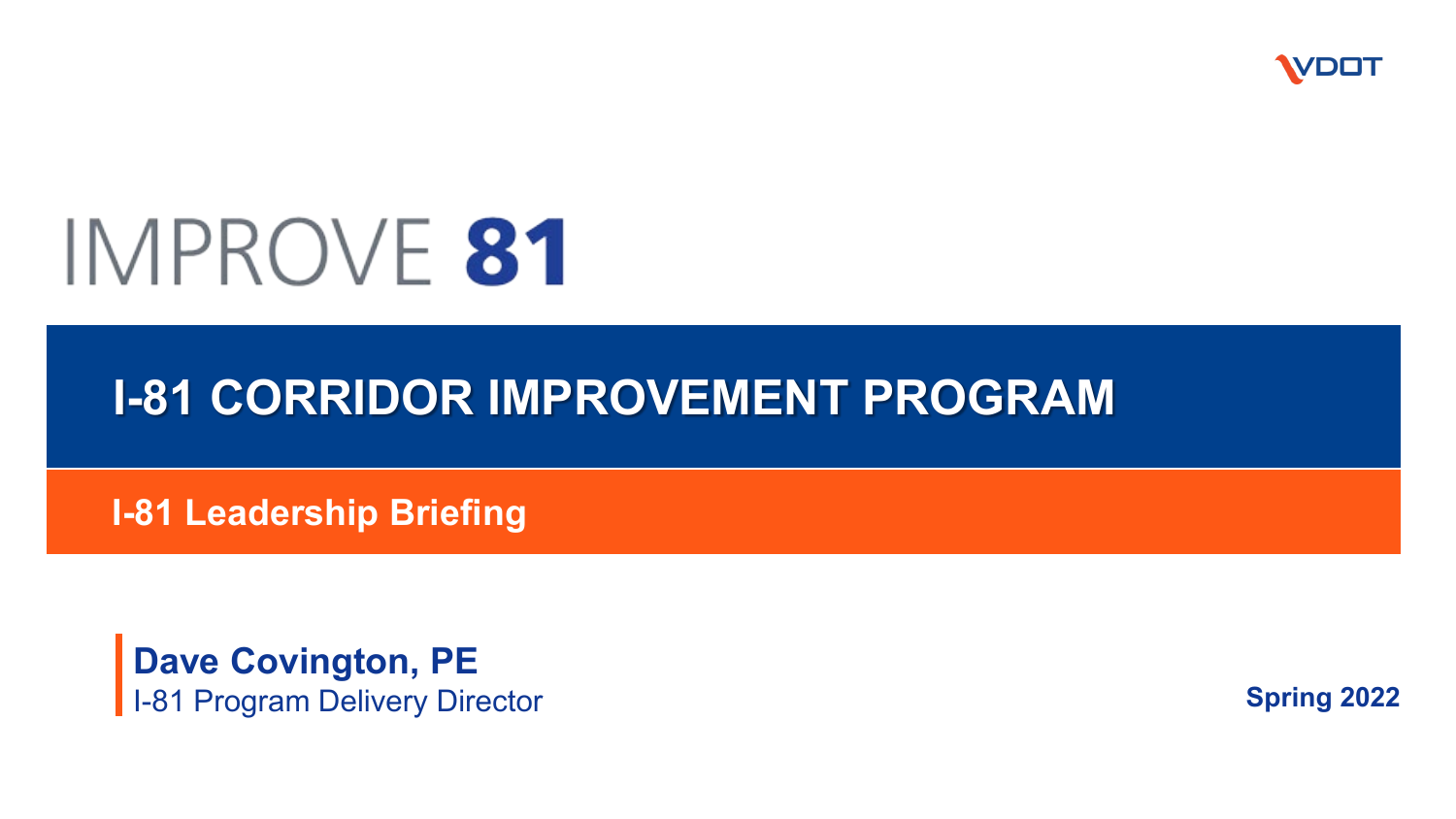#### **Project Development Process (Capital Projects)**



I-81 Corridor Improvement Program Update **2008** 2012 12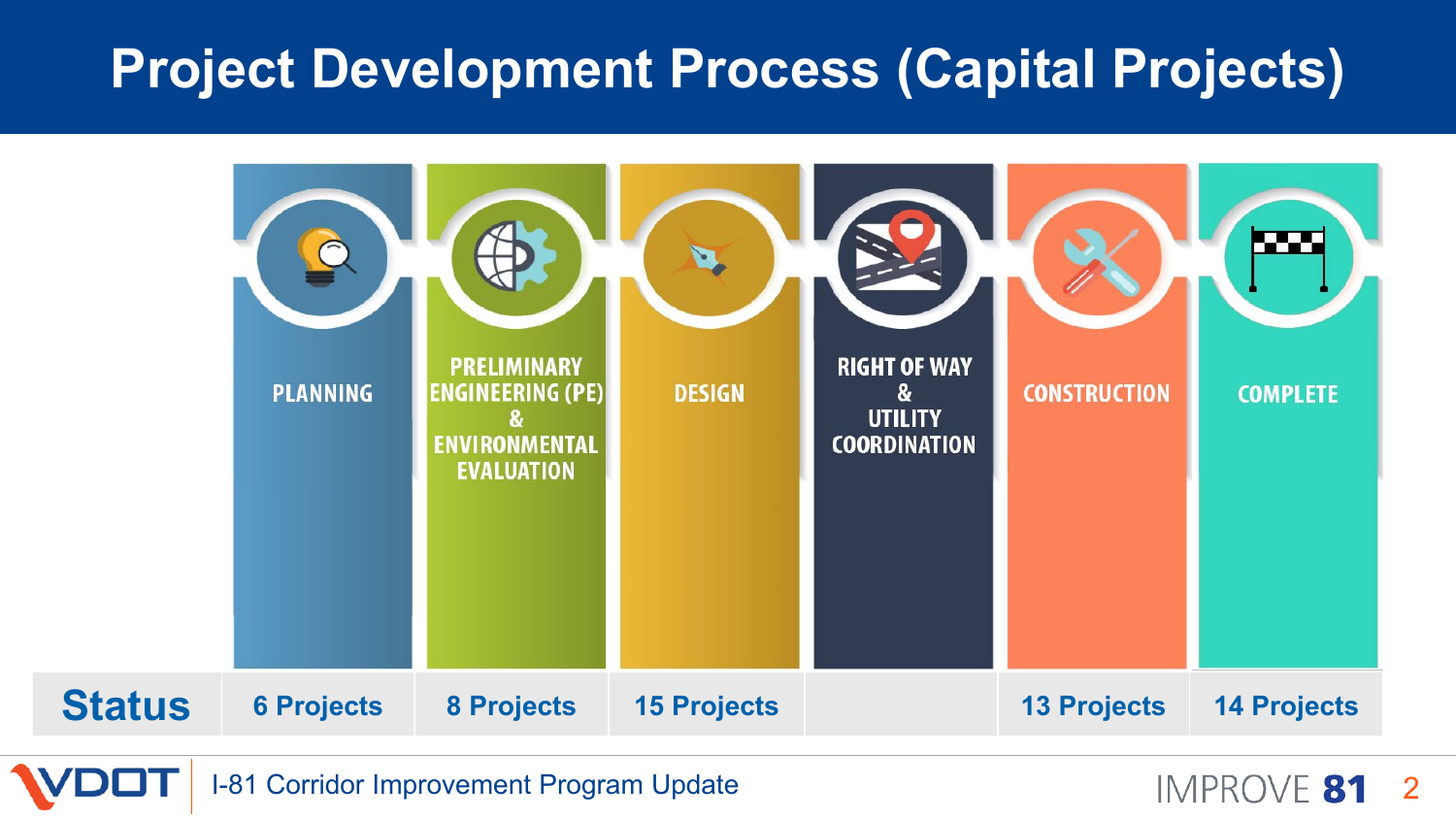## **Capital Improvement Project Status - Bristol**

#### **Bristol District**

- 3 projects in the planning and evaluation stage
- 4 projects under design by VDOT staff
- 0 projects under design by on-call consultant
- 2 projects under design by project-specific consultant (procured)
- 2 Design-Build projects (bundled) under development (out-year projects advanced
- 7 projects under construction
- 5 projects Construction Complete
- All Bristol District projects are now fully funded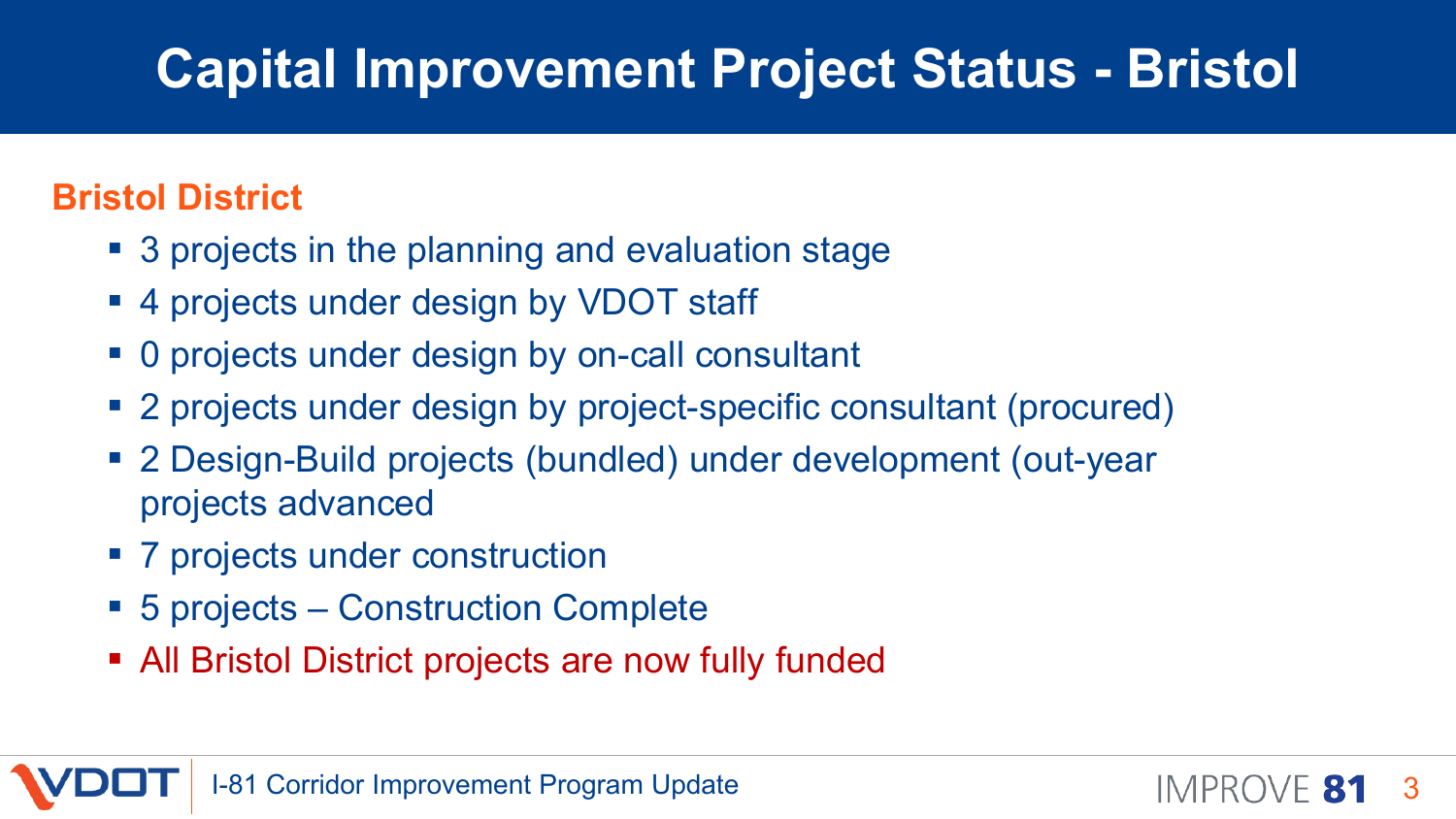## **Capital Improvement Project Status - Salem**

#### **Salem District**

- 0 projects under design by VDOT staff
- 0 projects under design by on-call consultant
- 1 project under design by project-specific consultant (procured)
- 4 projects under construction
- 1 project Construction Complete
- Of the 6 current SYIP projects in the District, all are currently under design, under construction, or have completed construction
- **1 out-year project now fully funded, planning and evaluation underway**
- Planning underway for implementation of out-year projects (5 projects)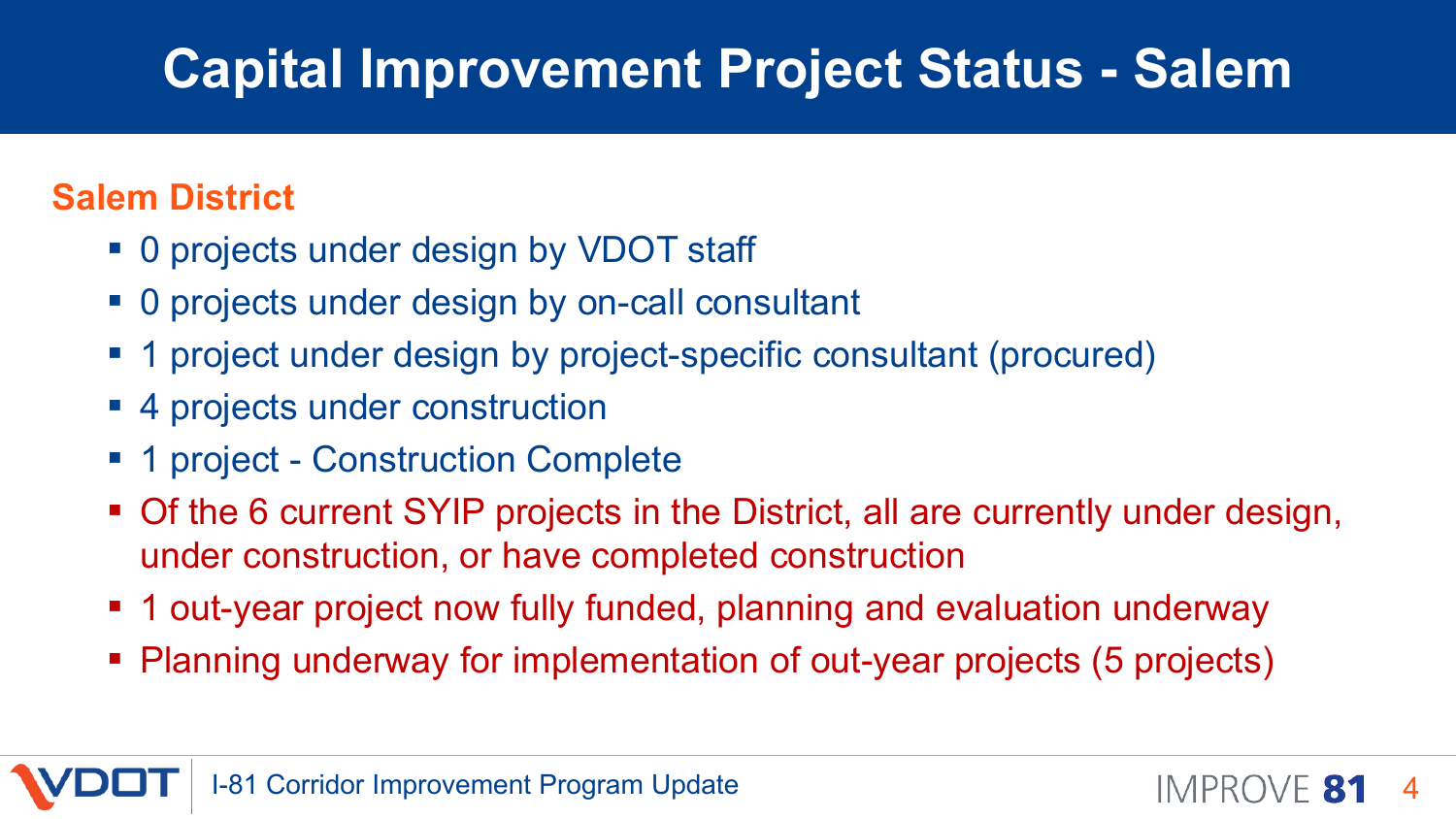## **Capital Improvement Project Status - Staunton**

#### **Staunton District**

- **1 project under design by VDOT staff**
- **1** project under design by on-call consultant
- 3 projects under design by project-specific consultant (procured)
- 1 Design-Build project
- 2 projects under construction
- 8 projects Construction Complete
- Of the 16 current SYIP projects in the District, all are currently under design, under construction, or have completed construction
- Planning and evaluation underway for 5 out-year projects (currently unfunded)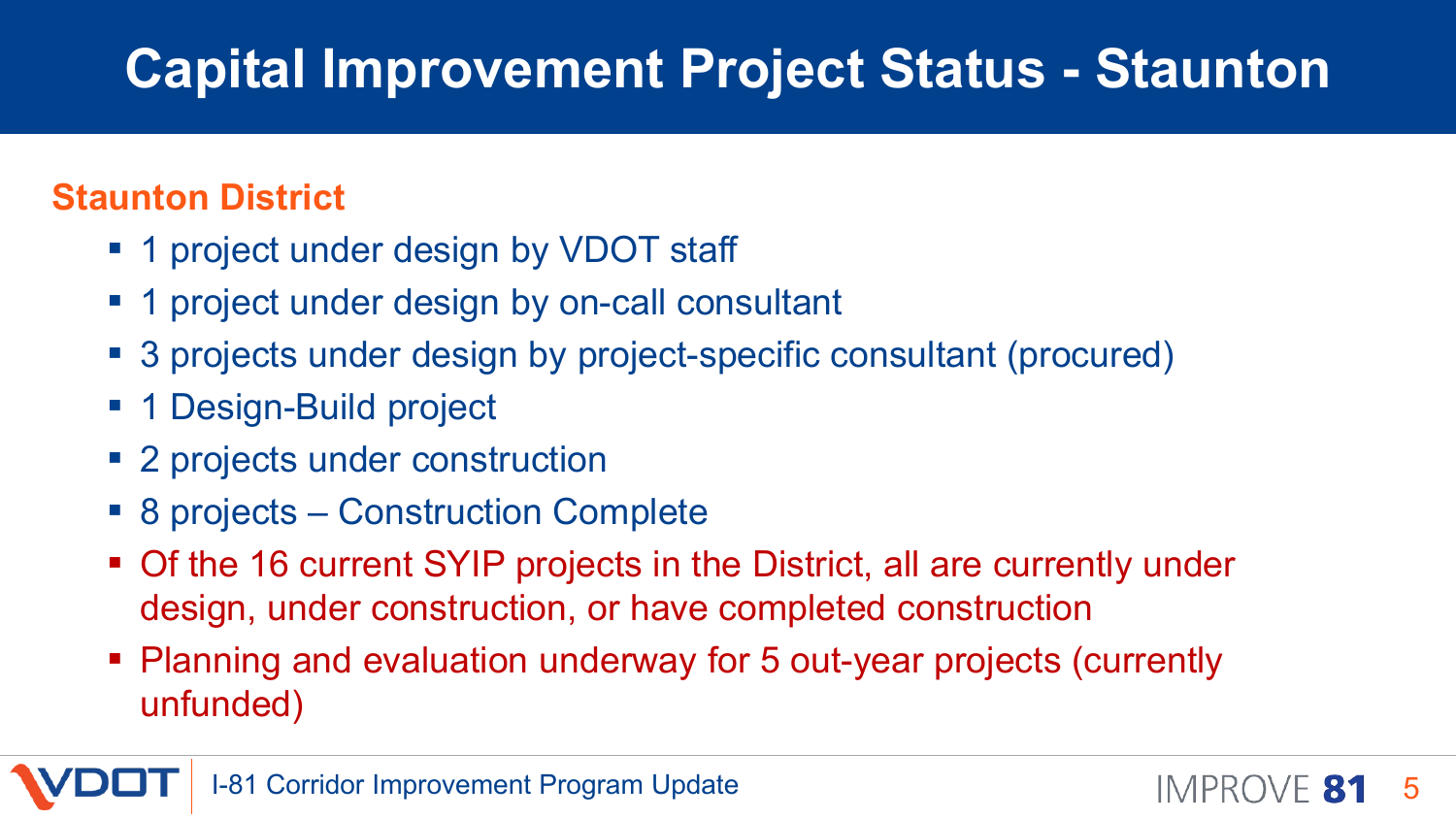### **Operational Improvement Project Status**

#### **Corridor-wide Operational Improvements**

- Curve Improvements (static and flashing Chevron signs) Complete
- Safety Service Patrol Enhancements Complete
- Lift and Tow Complete
- Towing and Recovery Incentive Program Complete
- **Traffic Camera Installations Complete**
- Changeable (Digital) Message Signs Complete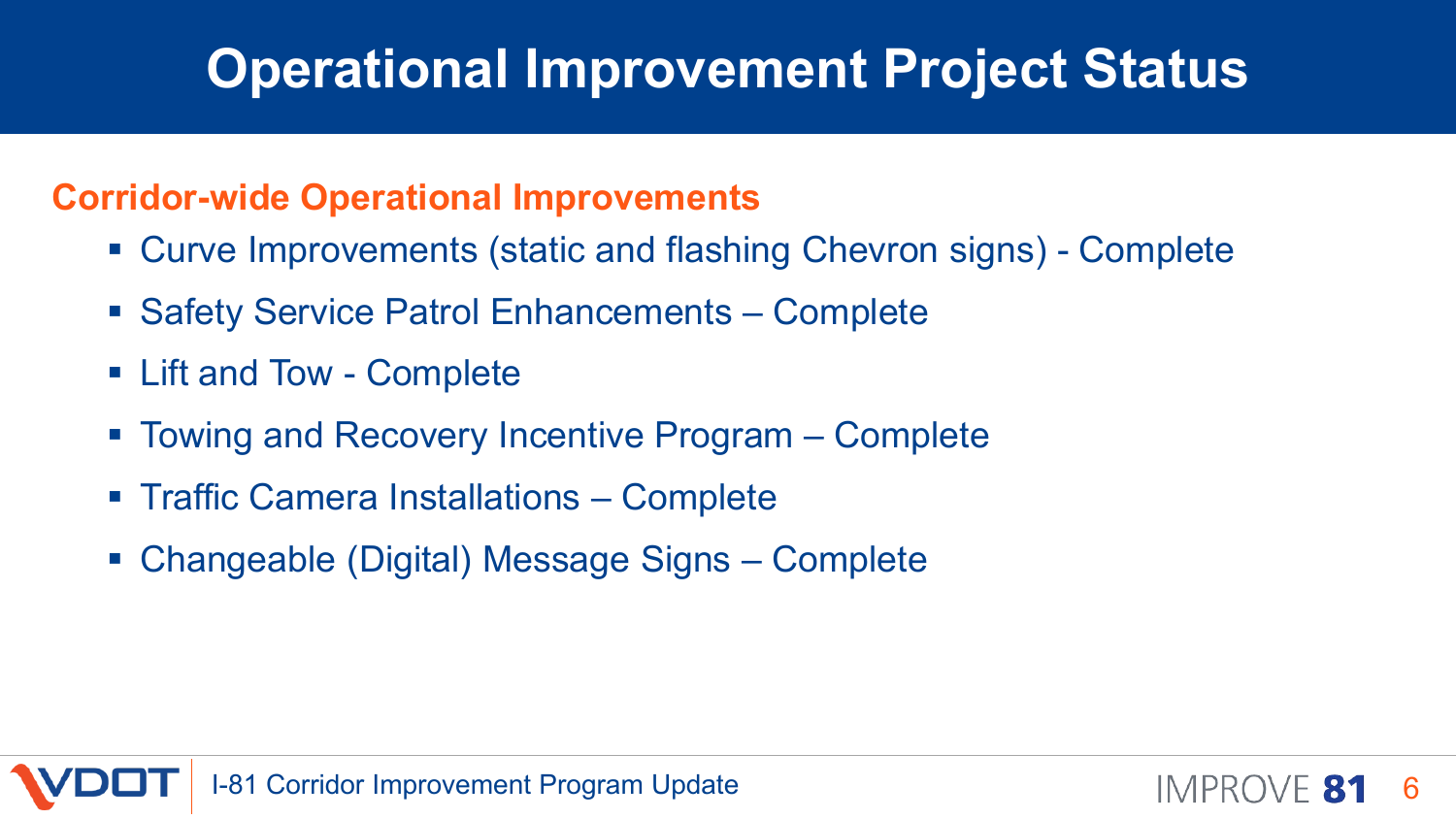### **Arterial Improvement Project Status**

#### **Corridor-wide Arterial Improvements**

- Signal upgrades
	- **Planning and design underway in concert with coordination with** localities for signal system integration into VDOT central signal system along the entire corridor.
	- Some VDOT owned signal upgrades complete. Construction begins on locality owned signals Summer 2022.
- Parallel Route upgrades
	- Minor geometric improvement projects to facilitate access to and from I-81 during incidents – construction complete.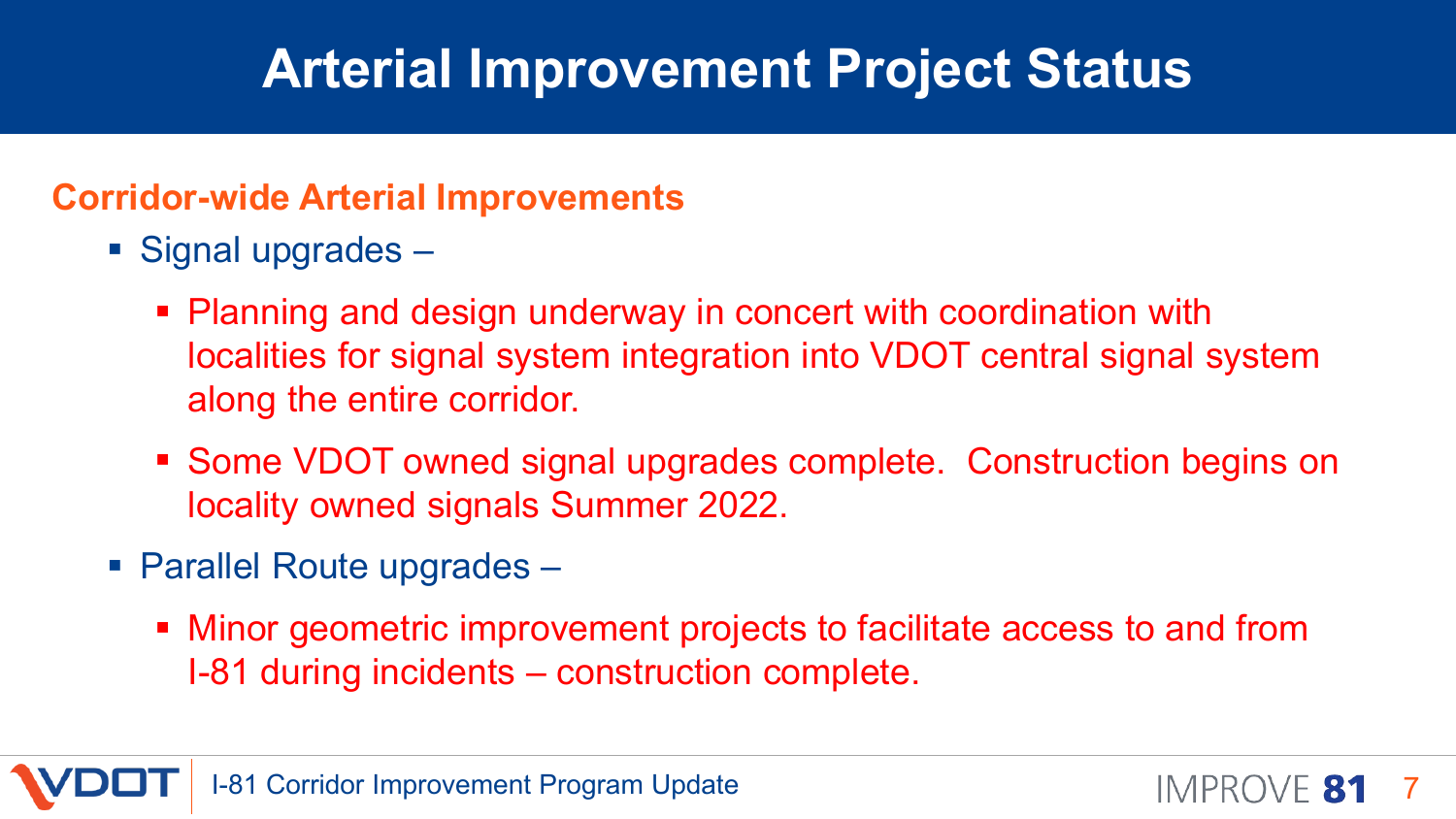### **Communications Status**

#### **Corridor-wide Communications**

- Video and podcast series:
	- 13 project podcasts and 12 project videos published to date on improve81.org
	- Upcoming videos and podcasts Exit 143 150 widening, Troutville Safety Rest Area Improvements, Exit 221 – 225 widening (Staunton Area), Strasburg widening
	- Newsletter Winter 2021/2022 edition available on improve81.org. Spring 2022 edition will be published soon.
	- Upcoming Public Hearings (2022) Strasburg Widening (April 20<sup>th</sup>), Staunton Widening (May 24<sup>th</sup>), Exit 143 – 150 (Summer/Fall), Harrisonburg Widening (Late Summer), Weyers Cave Truck Climbing Lanes (July/August).
- Visit [www.improve81.org](http://www.improve81.org/) for more information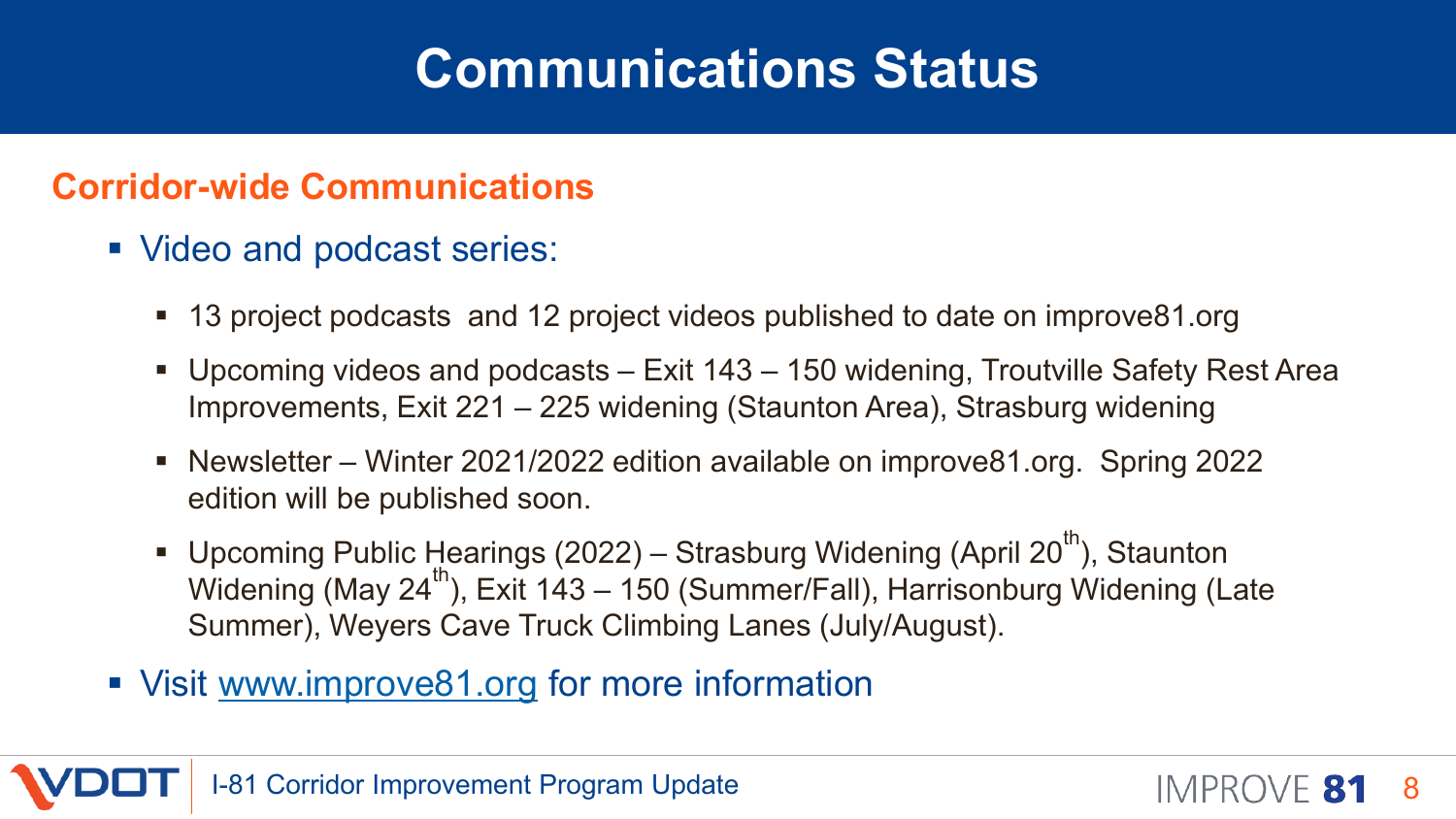### **Takeaway Scorecard**

| <b>Activity</b>                                      | <b>Status</b> | <b>Anticipated Completion</b> |
|------------------------------------------------------|---------------|-------------------------------|
| Curve improvements (8)                               | Complete      | <b>Fall 2019</b>              |
| Initial accel/decel lane extensions (8)              | Complete      | <b>Fall 2020</b>              |
| <b>Safety Service Patrol Expansion</b>               | Complete      | <b>July 2019</b>              |
| <b>Additional Cameras (51)</b>                       | Complete      | Spring 2020                   |
| <b>Additional Changeable</b><br><b>Message Signs</b> | Complete      | October 2021                  |
| <b>Arterial Upgrades</b>                             | Underway      | Varies by project             |
| Remaining capital projects (32)                      | Underway      | Varies by project             |

I-81 Corridor Improvement Program Update

IMPROVE 81 9